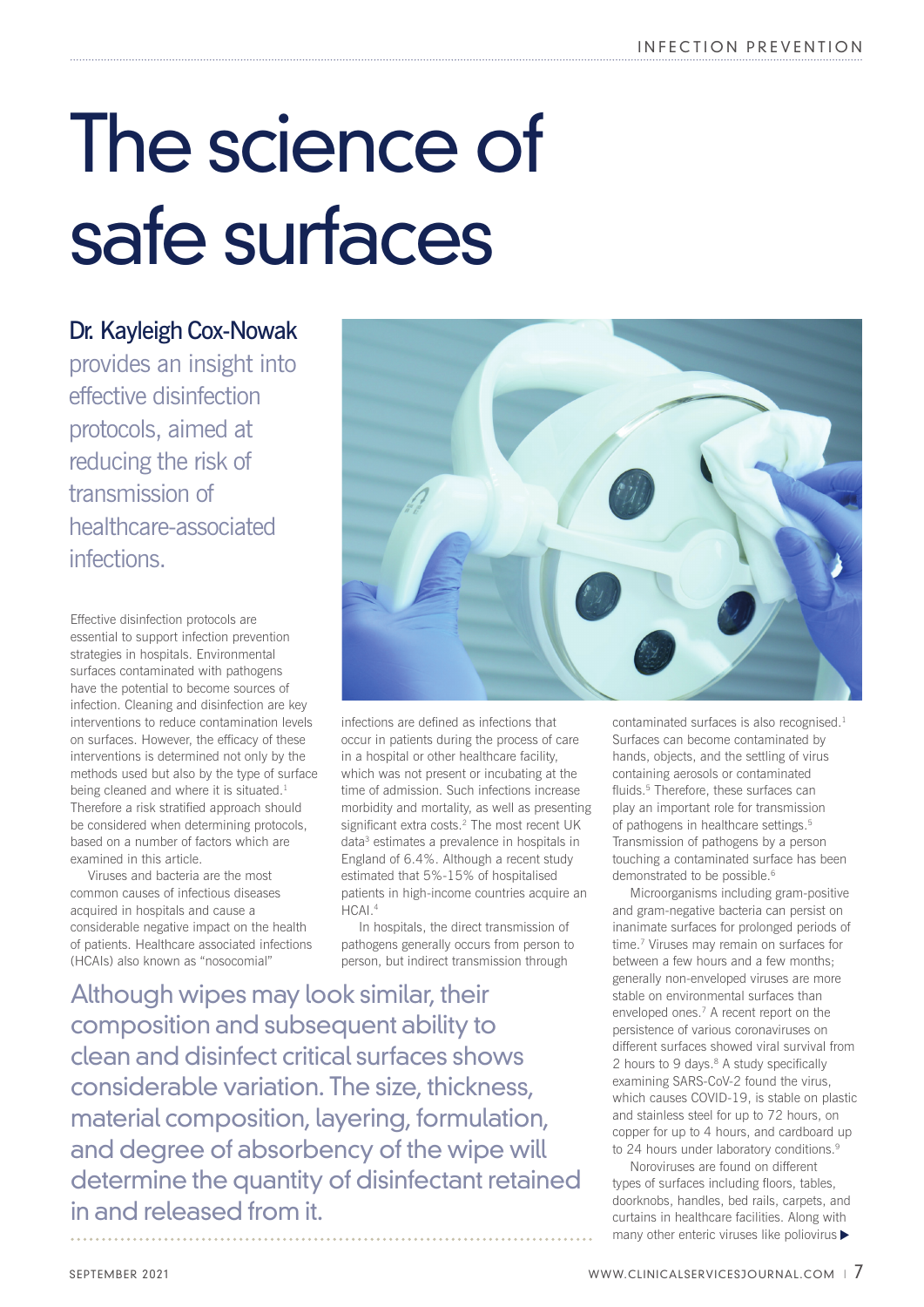and rotavirus, and respiratory viruses such as influenza virus, noroviruses may remain infectious for up to several weeks. Both noroviruses and other enteric viruses may be transmitted through contaminated surfaces, which is an important factor to consider in environmental transmission.<sup>1</sup>

Bacteria also demonstrate significant survival times on hospital surfaces. Methicillin-resistant Staphylococcus aureus (MRSA) and vancomycin-resistant enterococci (VRE) have been shown to survive for days and even weeks on environmental surfaces in healthcare facilities.10

The risk of infection resulting from transmission through contaminated surfaces depends on a number of factors, including the level of shedding of infective particles, their stability on surfaces, resistance to decontamination procedures, and the amount of pathogens required to cause infection.<sup>1</sup> Temperature, environmental humidity and types of surfaces are additional factors affecting risk.<sup>1</sup>

Pathogen transfer in hospitals can be interrupted by the appropriate cleaning and disinfection of surfaces; with disinfectant wipes having a key role to play.<sup>11</sup> Decontamination of surfaces takes place by combining the microbiocidal action of the disinfectant with the physical (mechanical) action of wiping.<sup>11</sup>

Although wipes may look similar, their composition and subsequent ability to clean and disinfect critical surfaces shows considerable variation. The size, thickness, material composition, layering, formulation, and degree of absorbency of the wipe will determine the quantity of disinfectant retained in and released from it. The physical structure of the wipe also influences the degree of contact it makes with the surface as well as its cleaning of the surface and the capacity it has to pick up and hold soils, microbes, and

particles as the surface is wiped.<sup>11</sup>

In practice, wiping with a weak or slow-acting disinfectant may not only be ineffective but also possibly spread localised contamination over a wider area.<sup>11</sup> The greater the surface area cleaned with a single wipe, the more soil is acquired and the weaker the disinfectant becomes. $11$ Nosocomial pathogens vary widely in their susceptibility to surface disinfectants depending on their biology, growth phase, environmental conditions such as relative humidity and air temperature, nature of the surface, and type and level of the associated soil. Therefore, for routine wiping to be effective, it must be designed and executed to cover as wide a variety of commonly encountered pathogens as possible.<sup>11</sup>

The wipe needs to be capable of both containing and transferring the optimum amount of disinfectant onto the surface to achieve the antimicrobial effect. The EN16615 test is the highest level of testing for antimicrobial wipes under the recognition of the European Standards committee. The test examines the efficacy of the wipe as a whole i.e. the wipe plus the disinfectant component. It is therefore an excellent starting point for wipe selection.

A combination of how the surface has been used, its location in the clinical setting, accessibility and contamination of the surface will determine the efficiency of wiping and also the level of contact between the target pathogens and the disinfectant. The surface to be wiped must not only permit direct contact between the pathogens and disinfectant but also allow for an optimum contact time to achieve the desired level of decontamination.<sup>11</sup>

In general, the ease of decontamination by wiping is directly related to the degree of smoothness of the surface.<sup>11</sup> Difficult to reach or very uneven surfaces may need to be sprayed directly with a disinfectant, rather



than wiped. Spraying requires a number of safety measures to be undertaken to protect the person carrying out the decontamination.

It is also worth remembering that surface contamination is rarely uniform and is likely to be concentrated in certain "spots." Wiping a contaminated surface inevitably dislodges wet or dried microbial contamination and may spread it over a wider area during the decontamination if not killed or inactivated effectively at the point of contact.<sup>11</sup>

Therefore, it is imperative that the combined action of disinfection and wiping is efficient enough to reduce the pathogen load to as low a level as possible to avoid spreading pathogens over a wider area. $11$ 

An additional factor affecting the efficacy of surface cleaning is the way in which the wipe is used in practice. The type and frequency of wiping action as well as the pressure exerted during wiping can profoundly influence the outcome of decontamination.<sup>11</sup> These wiping variables are difficult to control, therefore it is essential that all staff responsible for cleaning and decontamination receive thorough training.

There is discussion in terms of whether in practice, a single wipe across a contaminated surface is sufficient to deactivate potentially transmissible pathogens. Evidence suggests that two wipes of a surface is more beneficial than a single wipe on a contaminated area. Research has demonstrated that when a single wipe is followed by a second wipe, an extra 1- to 3-log<sup>10</sup> reduction in pathogens (viruses and bacteria) is achieved on stainless steel surfaces.1 'Precleaning before disinfection of the contaminated surfaces is recommended' by the researchers.<sup>1</sup>

Likewise, the Centre for Disease Control and Prevention (CDC) states that cleaning is the necessary first step of any disinfection process. If a surface is not cleaned first, the disinfection process is compromised.<sup>12</sup> Cleaning is a form of decontamination that renders the environmental surface safe to handle by removing organic matter, salts, and visible soils, all of which may interfere with microbial inactivation.<sup>12</sup>

The efficacy of cleaning and disinfection is determined not only by the intrinsic effectiveness of the method applied but also by the appropriateness of the surfaces treated.<sup>1</sup> There have been recommendations that the choice of cleaning materials and the methods employed should focus on the type of surface (including surface sensitivity to detergents) and also its actual location. Reducing the infective load on critical spots such as doorknobs, handles, light switches, and other frequently touched surfaces is more likely to have a profound impact on transmission than disinfecting rarely touched surfaces<sup>1</sup>

The CDC recommends taking certain